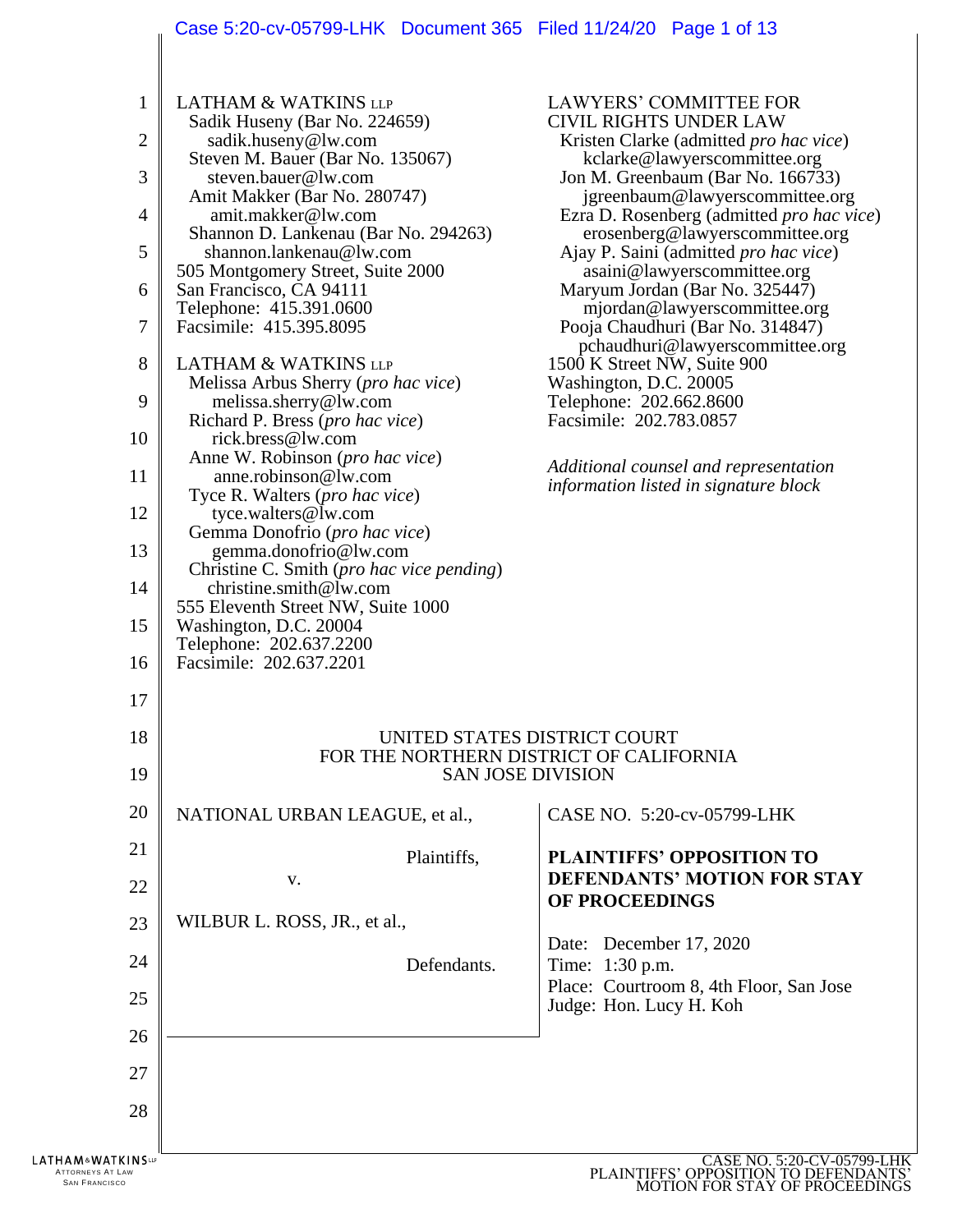#### 1 **I. INTRODUCTION**

2 3 4 5 6 7 8 Defendants' motion for stay is yet another effort to delay proceedings in this Court so that Defendants evade meaningful judicial scrutiny of their conduct during the 2020 Census. A stay would block fact discovery and resolution of this case in favor of an effectively moot appeal—on preliminary relief—that will conclude after Defendants deliver the apportionment numbers to the President. The longer this case is delayed, the more harm Plaintiffs and the communities they serve will suffer while they await a final and accurate 2020 Census, and the more difficult it will become to correct any errors in data collection and data processing.

9 10 11 12 13 14 15 16 17 18 19 20 21 22 23 24 25 26 27 Against this backdrop, Defendants' three arguments do not justify a stay. First, a stay will not promote judicial economy, as there is little reason to think that the Ninth Circuit will change its view on Defendants' "threshold" arguments—having already once rejected those put before it—or will disagree with this Court's deep analysis of the threshold issues. Moreover, the Ninth Circuit has been crystal clear that trial preparation should *not* await interim rulings on preliminary injunction motions. Second, as explained at the November 13 case management conference, the longer this case is delayed, the more difficult it will become to effectuate any meaningful remedy. Third, Defendants most certainly have not met any burden to show that multi-thousand person agencies like the Department of Commerce and the Department of Justice cannot respond to basic discovery requests or present a handful of people for deposition. As the parties agreed, Plaintiffs' discovery requests are limited in scope and number in order to minimize disruption and inconvenience to Defendants. Moreover, Plaintiffs sought to meet and confer with Defendants regarding the requests for production served to date, so as to ensure appropriate limitations on custodians, keywords, and more (and to ascertain which information is readily and easily available in report form, from Defendants' massive databases), but Defendants declined to engage until after they've already served their responses—self-help that belies any claims of hardship or burden. The potential damage to Plaintiffs resulting from a stay far outweighs any "hardship or inequity" to Defendants from producing evidence and testimony about whether the 2020 Census will be accurate, or whether corrections are necessary for a

28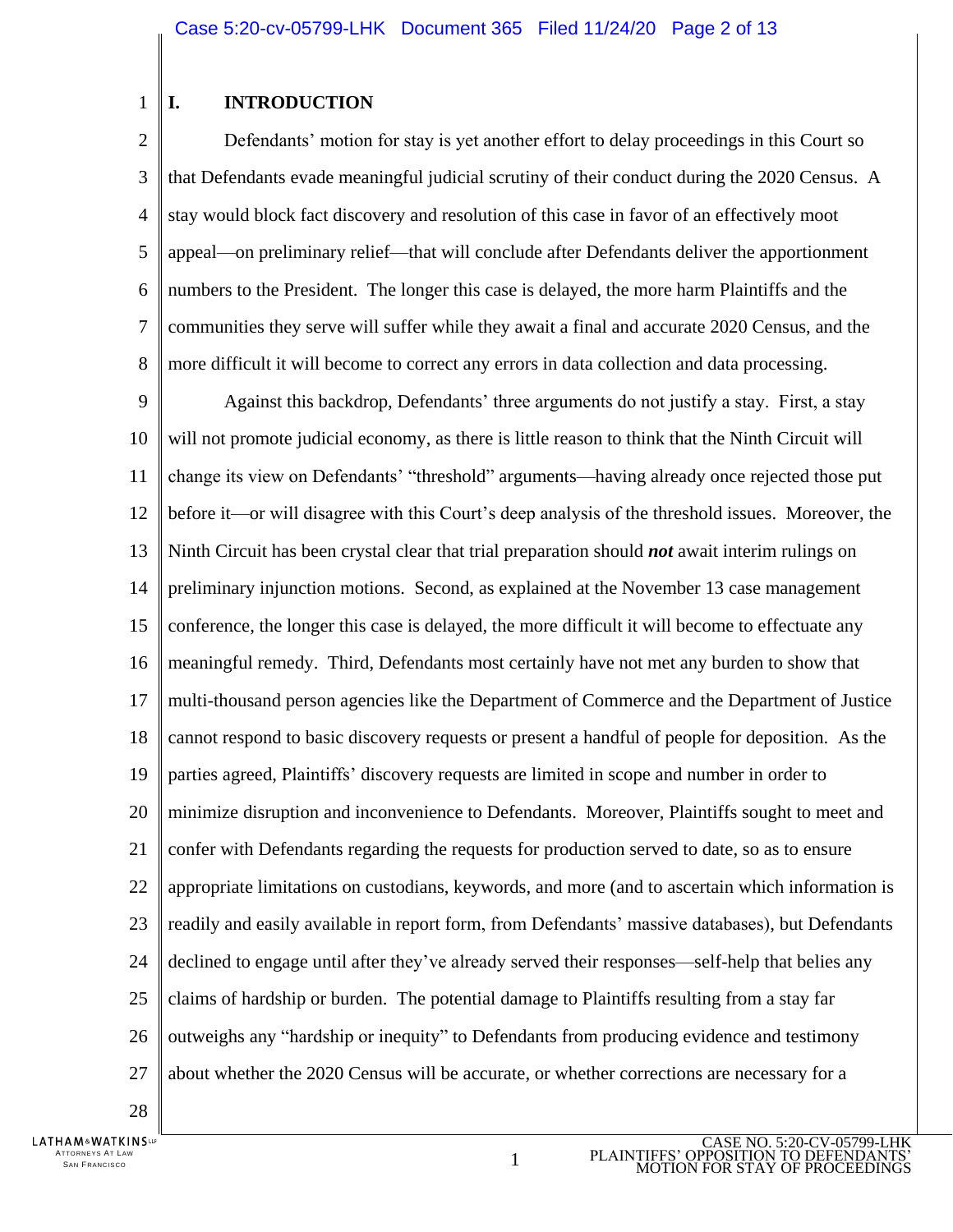1 2 complete and proper census. Plaintiffs respectfully urge the Court to deny Defendants' motion for stay.

3 **II. LEGAL STANDARD**

4 5 6 7 8 9 10 11 12 13 Under *Landis v. North American Co.*, 299 U.S. 248 (1936), "[a] district court has discretionary power to stay proceedings in its own court." *Lockyer v. Mirant Corp.*, 398 F.3d 1098, 1109 (9th Cir. 2005). In deciding whether to grant a stay, a court may weigh the following: "the possible damage which may result from the granting of a stay; the hardship or inequity which a party may suffer in being required to go forward; and the orderly course of justice measured in terms of the simplifying or complicating of issues, proof, and questions of law which could be expected to result from a stay." *CMAX, Inc. v. Hall*, 300 F.2d 265, 268 (9th Cir. 1962) (citing *Landis*, 299 U.S. at 254-55). The party requesting a stay bears the burden of showing that the circumstances justify an exercise of that discretion. *See, e.g.*, *Clinton v. Jones*, 520 U.S. 681, 708 (1997) (citing *Landis*, 299 U.S. at 255).

14 **III. DISCUSSION**

15 16 17 18 19 20 21 22 Defendants have not met their burden of demonstrating that the circumstances of this case justify a stay. First, the issues raised in Defendants' appeal will not inform the resolution of any of Plaintiffs' claims on the merits and the Court has already decided the threshold issue of standing. Thus, there are no efficiencies to be gained by awaiting the Ninth Circuit's decision or the Census Bureau's completion of the census. Second, Plaintiffs will suffer irreparable harm by delaying resolution of their claims and finalization of the 2020 Census. Third, Defendants will not suffer hardship or inequity by being "forced to litigate this case[.]" Accordingly, Defendants' request for stay of proceedings should be denied.

23

## **A. The "Orderly Course of Justice" Does Not Favor a Stay**

24 25 26 27 28 The Court must consider whether a stay will serve the orderly course of justice, "measured in terms of the simplifying or complicating of issues, proof, and questions of law which could be expected to result from a stay." *CMAX*, 300 F.2d at 268. Defendants' principal argument is that a stay may render further proceedings unnecessary because the Ninth Circuit's consideration of Defendants' threshold legal defenses will have a "significant, if not dispositive,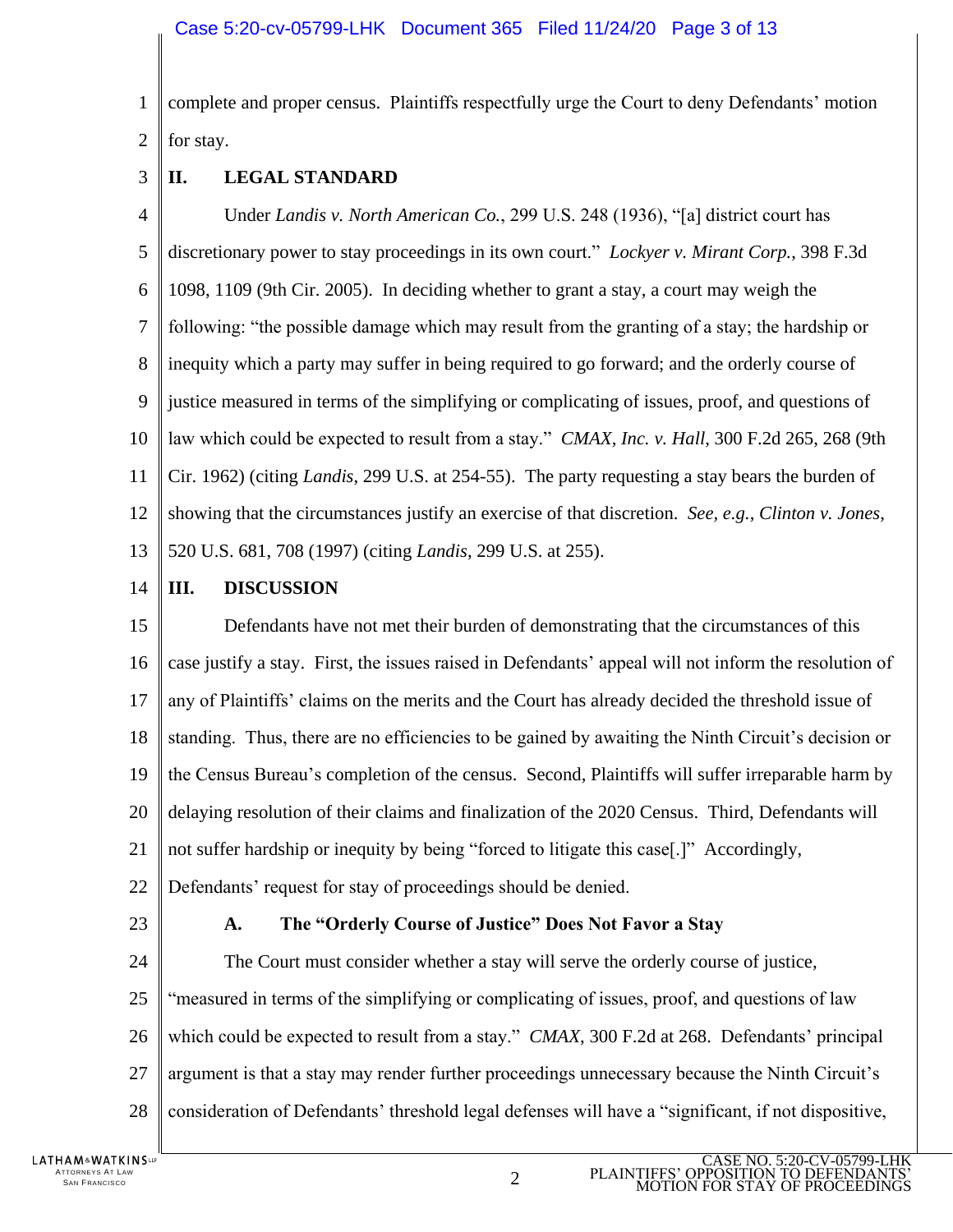### Case 5:20-cv-05799-LHK Document 365 Filed 11/24/20 Page 4 of 13

1  $\mathcal{L}$ 3 4 impact on the resolution of this case" and because completion of the census will "reveal[] whether Plaintiffs have, in fact, any basis to assert the kind of injury they plead in their Second Amended Complaint." ECF No. 355, at 4:14-28, 6:10-13. Defendants are wrong for at least three reasons.

5 6 7 8 9 10 11 First, this Court has already rejected Defendants' "threshold legal defenses," including Defendants' argument that Plaintiffs' alleged injuries are speculative. *See* ECF No 357, at 3:19-3. And the Supreme Court's unexplained issuance of a stay does not reject any decision made by this Court or the Ninth Circuit on any threshold issue or the merits. The Court also need not "await[] completion of the census and the reports required under 2 U.S.C. § 2a and 13 U.S.C. § 141(b)" to determine if Plaintiffs have suffered injury in fact—it already decided that threshold issue. ECF No. 355, at 6:10-25.

- 12 13 14 15 16 17 18 19 Second, because Plaintiffs are no longer seeking preliminary relief, Defendants' appeal will have virtually no impact on the resolution of this case. Defendants argue that "[t]he Supreme Court's stay order ended Plaintiffs' efforts to preclude the Census Bureau from its ongoing efforts to meet its statutory obligations under the Census Act, including the end-of-year deadline in 13 U.S.C. § 141(b)." ECF No. 355, at 2:4-6. Yet Defendants will miss the December 31 statutory deadline in any event.<sup>1</sup> More importantly, the Court's current case schedule does not countenance any further relief before the statutory deadline. It is thus entirely irrelevant whether the Supreme Court's order "counsels[] against the issuance of any
- 20

 $\overline{a}$ 

<sup>21</sup> 22  $<sup>1</sup>$  As the Ninth Circuit recognized, "the evidence in the administrative record uniformly showed</sup> that no matter when field operations end—whether September 30 under the Replan or October 31 under the COVID-19 Plan—the Bureau will be unable to deliver an accurate census by December 31, 2020." ECF No. 277, at 6. Moreover, Defendants' own statements to this Court,

<sup>23</sup> 24 the Ninth Circuit, and in declarations under oath make clear that they can no longer meet the December 31 deadline. *See, e.g.*, *Nat'l Urban League v. Ross*, 977 F.3d 770, 779 (9th Cir. 2020) ("The government … represents that that it will be unable to meet the statutory deadline of December 31 if it cannot end counting by October 5."); September 11 Fontenot Decl. ¶ 107, *La* 

*Union del Pueblo Entero v. Trump* (*LUPE*), No. 19-02710 (D. Md.), ECF No. 117-1, ECF No.

<sup>25</sup> 233, at 147 (September 28 presentation to Secretary Ross stating that if "field work is completed anytime after October 5, [the] Census Bureau will be unable to deliver state counts for

<sup>26</sup> apportionment by December 31, 2020."). And recent reports suggest that due to "routine processing anomalies," the Bureau's internal deadline for reporting final population numbers to

<sup>27</sup> the President is January 26, 2021. Hansi Lo Wang, *Census 'Anomalies' Could Thwart Trump's Bid to Alter Next Electoral College, NPR (Nov. 19, 2020),* 

<sup>28</sup> [https://www.npr.org/2020/11/19/936561664/anomalies-found-in-census-could-thwart-trumps](https://www.npr.org/2020/11/19/936561664/anomalies-found-in-census-could-thwart-trumps-bid-to-alter-electoral-college)[bid-to-alter-electoral-college.](https://www.npr.org/2020/11/19/936561664/anomalies-found-in-census-could-thwart-trumps-bid-to-alter-electoral-college)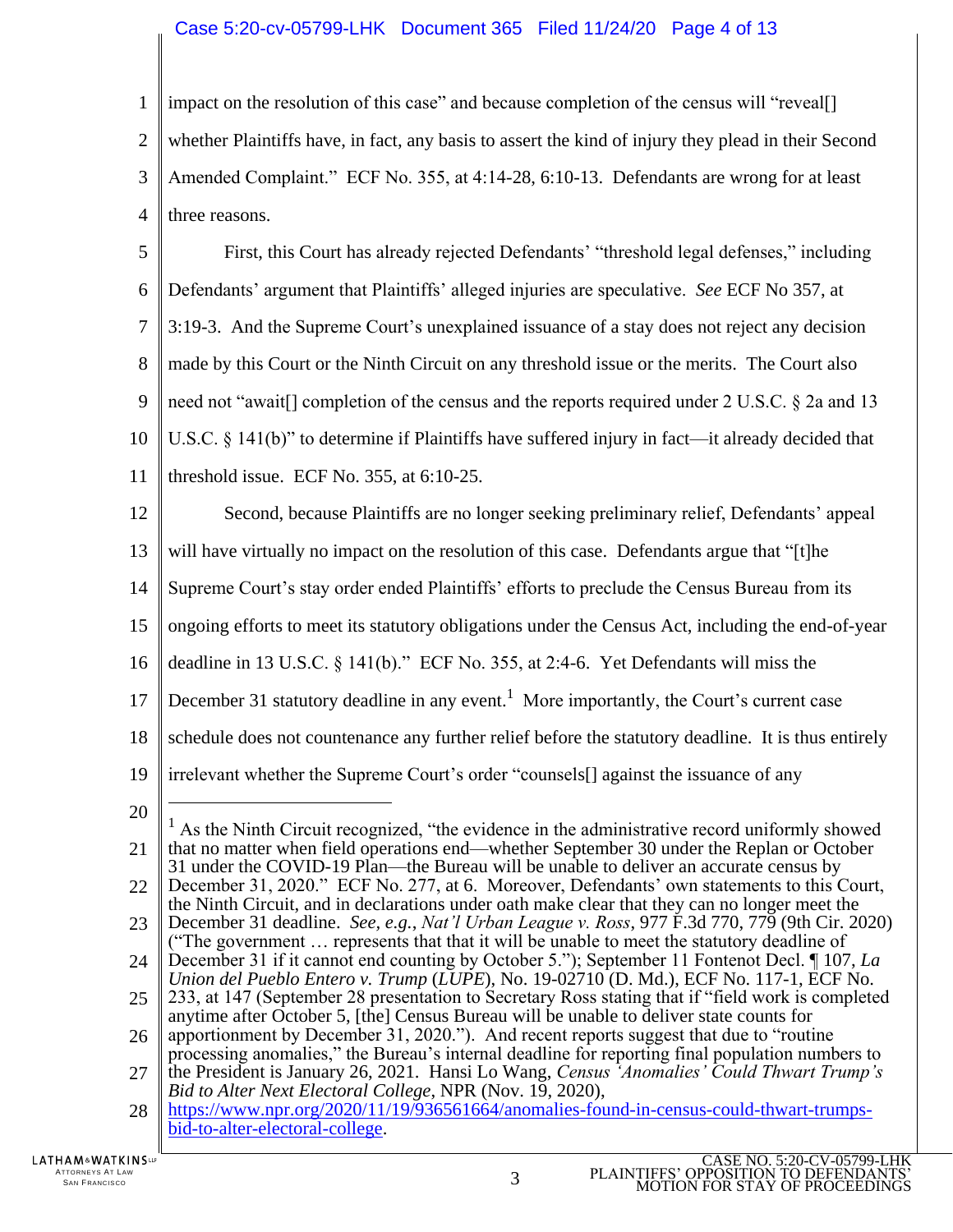# Case 5:20-cv-05799-LHK Document 365 Filed 11/24/20 Page 5 of 13

| $\mathbf{1}$   | supervening judicial remedy before the Bureau completes its work, as the statute requires"—                                                                                                            |  |  |  |  |
|----------------|--------------------------------------------------------------------------------------------------------------------------------------------------------------------------------------------------------|--|--|--|--|
| $\overline{c}$ | although it clearly does not. ECF No. 355, at 2:6-8, 6:2-9.                                                                                                                                            |  |  |  |  |
| 3              | Third, the Ninth Circuit has "repeatedly admonished district courts not to delay trial                                                                                                                 |  |  |  |  |
| $\overline{4}$ | preparation to await an interim ruling on a preliminary injunction." California v. Azar, 911 F.3d                                                                                                      |  |  |  |  |
| 5              | 558, 583-84 (9th Cir. 2018) (citing Melendres v. Arpaio, 695 F.3d 990, 1002-03 (9th Cir. 2012);                                                                                                        |  |  |  |  |
| 6              | Global Horizons, Inc. v. U.S. Dep't of Labor, 510 F.3d 1054, 1058 (9th Cir. 2007)). Citing Azar,                                                                                                       |  |  |  |  |
| 7              | a court in this district recently found Defendants' arguments to be unpersuasive in almost                                                                                                             |  |  |  |  |
| 8              | identical circumstances. See California v. Azar, No. 19-CV-01184-EMC, 2019 WL 2996441, at                                                                                                              |  |  |  |  |
| 9              | $*1$ (N.D. Cal. July 9, 2019). Specifically:                                                                                                                                                           |  |  |  |  |
| 10             | Because of the limited scope of [appellate] review of the law applied<br>by the district court and because the fully developed factual record                                                          |  |  |  |  |
| 11             | may be materially different from that initially before the district                                                                                                                                    |  |  |  |  |
| 12             | court, [the Ninth Circuit's] disposition of appeals from most<br>preliminary injunctions may provide little guidance as to the<br>appropriate disposition on the merits.  Further, Plaintiffs asserted |  |  |  |  |
| 13             | constitutional claims in their complaints that were not raised at the<br>Moving forward with these<br>preliminary injunction stage.                                                                    |  |  |  |  |
| 14             | proceedings would also allow those claims to be adjudicated in a<br>timely manner.                                                                                                                     |  |  |  |  |
| 15             | <i>Id.</i> (citing <i>Azar</i> , 911 F.3d at 584). Similarly here, the Ninth Circuit's disposition of Defendants'                                                                                      |  |  |  |  |
| 16             | effectively moot appeal of the Court's preliminary injunction will provide little guidance as to                                                                                                       |  |  |  |  |
| 17             | the resolution of Plaintiffs' claims, particularly their Enumeration Clause claim, which was not a                                                                                                     |  |  |  |  |
| 18             | basis for the preliminary injunction. Moreover, the factual record was far from complete at the                                                                                                        |  |  |  |  |
| 19             | time the Court issued the preliminary injunction and discovery is just beginning. Like Azar,                                                                                                           |  |  |  |  |
| 20             | moving forward with these proceedings would allow Plaintiffs' claims, including their                                                                                                                  |  |  |  |  |
| 21             | Enumeration Clause claim, to be adjudicated in a timely manner.                                                                                                                                        |  |  |  |  |
| 22             | As in Azar, Defendants rely principally on Washington v. Trump, No. C17-0141JLR,                                                                                                                       |  |  |  |  |
| 23             | 2017 WL 1050354 (W.D. Wash. Mar. 17, 2017) and <i>Hawai'i v. Trump</i> , 233 F. Supp. 3d 850 (D.                                                                                                       |  |  |  |  |
| 24             | Haw. 2017) in support of their argument that a stay is warranted on efficiency grounds. But                                                                                                            |  |  |  |  |
| 25             | Washington and Hawai'i are inapposite. Both stayed the determination of a pending motion for                                                                                                           |  |  |  |  |
| 26             | a temporary restraining order ("TRO") while the Ninth Circuit ruled on an appeal from a                                                                                                                |  |  |  |  |
| 27             | substantively identical TRO from a different court. See Washington, 2017 WL 1050354, at *5;                                                                                                            |  |  |  |  |
| 28             | Hawai'i, 233 F. Supp. 3d at 855. In contrast, Defendants here assert that merits proceedings                                                                                                           |  |  |  |  |

 $\parallel$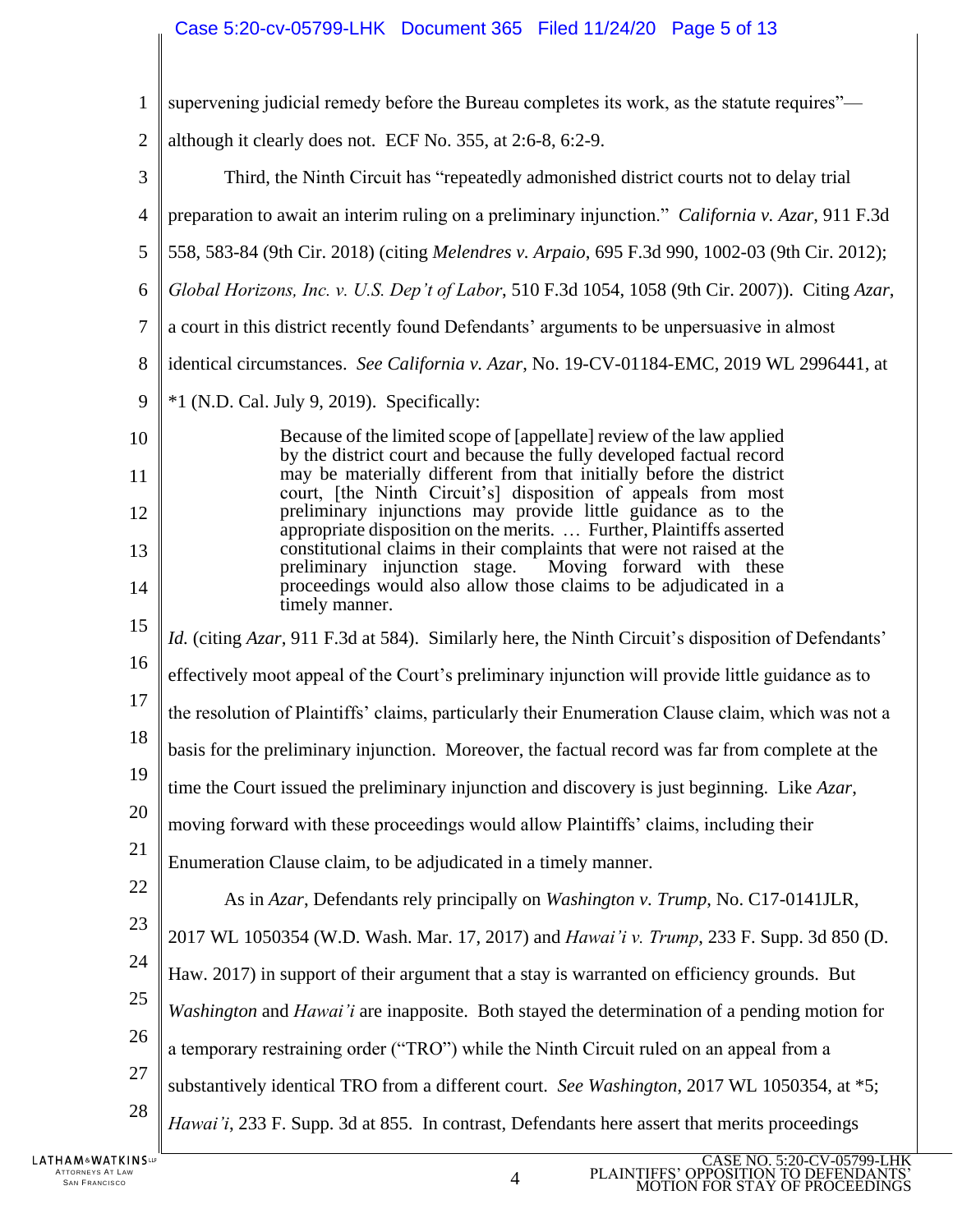### Case 5:20-cv-05799-LHK Document 365 Filed 11/24/20 Page 6 of 13

1  $\mathfrak{D}$ 3 4 5 6 should be halted altogether while the Ninth Circuit reviews a preliminary injunction ruling this Court has already made and the Supreme Court has already stayed, thereby rendering Defendants' appeal moot. Neither *Washington* nor *Hawai'i* stands for such a proposition. *See Azar*, 2019 WL 2996441, at \*2. *Calvillo Manriquez v. DeVos*, No. 17-CV-07210-SK, 2018 WL 5316174, at \*3 (N.D. Cal. Aug. 30, 2018), is likewise inapposite because resolution of Defendants' appeal here will have no impact on the resolution of any of Plaintiffs' claims.

7

8

#### **B. Plaintiffs Will Suffer Irreparable Harm if this Case is Stayed for Any Amount of Time**

9 10 11 12 13 14 15 16 17 18 19 20 21  $22$ 23 24 25 Where there is "even a fair possibility that the stay ... will work damage to someone else[,]" the moving party "must make out a clear case of hardship or inequity in being required to go forward[.]" *Lockyer*, 398 F.3d at 1109 (quoting *Landis*, 299 U.S. at 255). There is far more than "a fair possibility" that a stay would harm Plaintiffs here. The longer Plaintiffs must wait for their claims to be finally adjudicated and relief awarded, the greater the harm they suffer. For example, local governments rely on granular census data to deploy critical community services, such as COVID-19 and other public health response efforts, transportation, and disaster preparedness, services which recent history has shown to be of utmost importance. *See, e.g.*, ECF No. 36-7, Shah Decl.  $\P$  7 (Harris County uses census data to estimate the impact of COVID-19 on specific communities so it can tailor communications in multiple languages with audience and age-specific prevention messaging and share information about the availability of testing or vaccine sites); ECF No. 36-13, Dively Decl. ¶ 6 (King County uses census data to locate public health clinics, plan transportation routes, and mitigate hazards); ECF No. 36-5, Westall Decl. ¶ 32 (The City of Los Angeles uses census data to deploy the fire department, schedule trash pickups, and improve park properties). Any delay in the resolution of this case, and the ultimate delivery of accurate census data, would predictably throw these processes into uncertainty and cause great hardship to the communities Plaintiffs serve.

26 27 28 Additionally, a stay of this case (during what is a critical period of census operations) will make any meaningful remedy, in the form of correcting any census inaccuracies, increasingly difficult to obtain. *See, e.g.*, Hearing Tr., at 6:17-8:15 (Nov. 13, 2020). As explained at the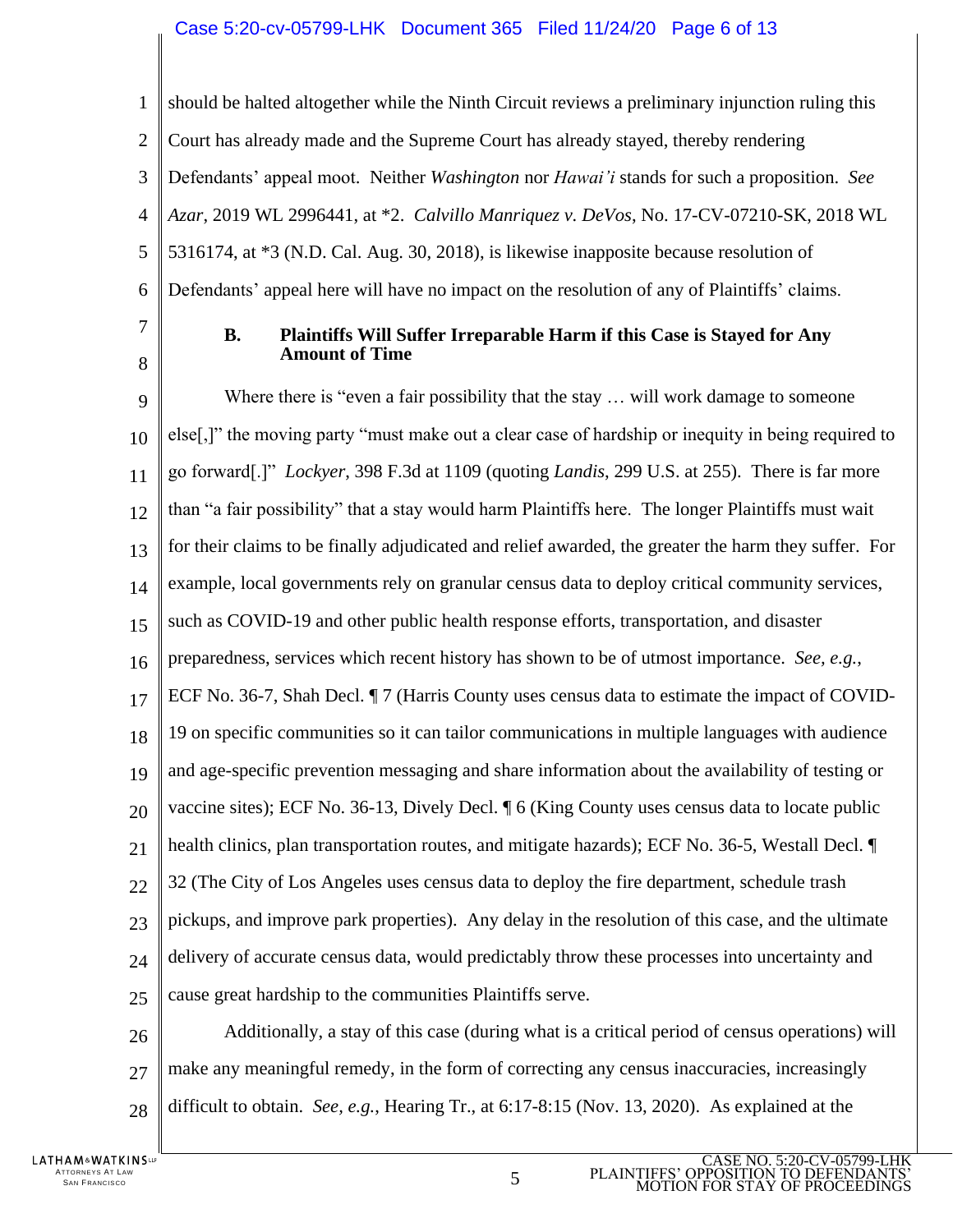1  $\mathcal{L}$ 3 4 5 6 7 8 November 13 case management conference, the closer in time to data collection and processing that Plaintiffs obtain relief, the more likely it is that any remedy will be practicable.<sup>2</sup> *Id.* at 11:1-25. This is particularly true because the census is meant to enumerate individuals as of April 1, 2020, which is already almost a year before the trial date in this case. *See id.* at 12:1-14. On the flip side, the longer the resolution of this case and a remedy is delayed, the more difficult it becomes to actually correct the deficiencies and inaccuracies uncovered in this litigation and outlined in Plaintiffs' Second Amended Complaint. Worse, if this case is delayed too long, Defendants could very well take the position that correcting the census is simply not possible.

9 10 11 12 13 14 15 16 17 18 Defendants' argument that Plaintiffs will not be harmed by a stay rests on a faulty assumption that Plaintiffs' only available relief is tied to the (now disregarded) statutory deadlines. However, Defendants ignore that Plaintiffs no longer seek preliminary relief. Nor do they seek to "interfere with the [Census] Bureau's work to complete the 2020 census." ECF No. 355 at 7:3-5. The relief sought by Plaintiffs relates to Defendants' conduct with respect to data collection and processing—that conduct is still remediable, even if such relief is not awarded until after the statutory deadline. That the Supreme Court has previously recognized the possibility of a post-census remedy does not in any way support the idea of a full *stay*, now, as Defendants request. Delaying this case—including the critical discovery phase—will only serve to frustrate future efforts to fix the errors in both data collection and processing.

19 20 21 22 23 24 25 Finally, there is no reason to believe (as Defendants urge) that a stay would last only a few months. Briefing before the Ninth Circuit is not scheduled to be complete until mid-January 2021 and it could easily be months more until the Ninth Circuit holds argument and issues a decision. *See, e.g.*, *Innovation Law Lab v. Wolf*, 951 F.3d 1073, 1080 (9th Cir. 2020), *cert. granted*, No. 19-1212, 2020 WL 6121563 (U.S. Oct. 19, 2020) (appeal of preliminary injunction filed April 10, 2019 and decision from Ninth Circuit issued on February 28, 2020). In light of  $\overline{a}$ 

26 27 28  $<sup>2</sup>$  Mr. Huseny also explained that Plaintiffs' proposed schedule would allow for the possibility</sup> that the Court could award a remedy prior to the delivery of the census numbers from the Secretary of Commerce to the President. *Id.* at 10:6-25. Because a hearing on the Parties' motions for summary judgment is not scheduled until February 18, 2021, it is unlikely that any remedy would precede the delivery of the census numbers from the Secretary of Commerce to the President.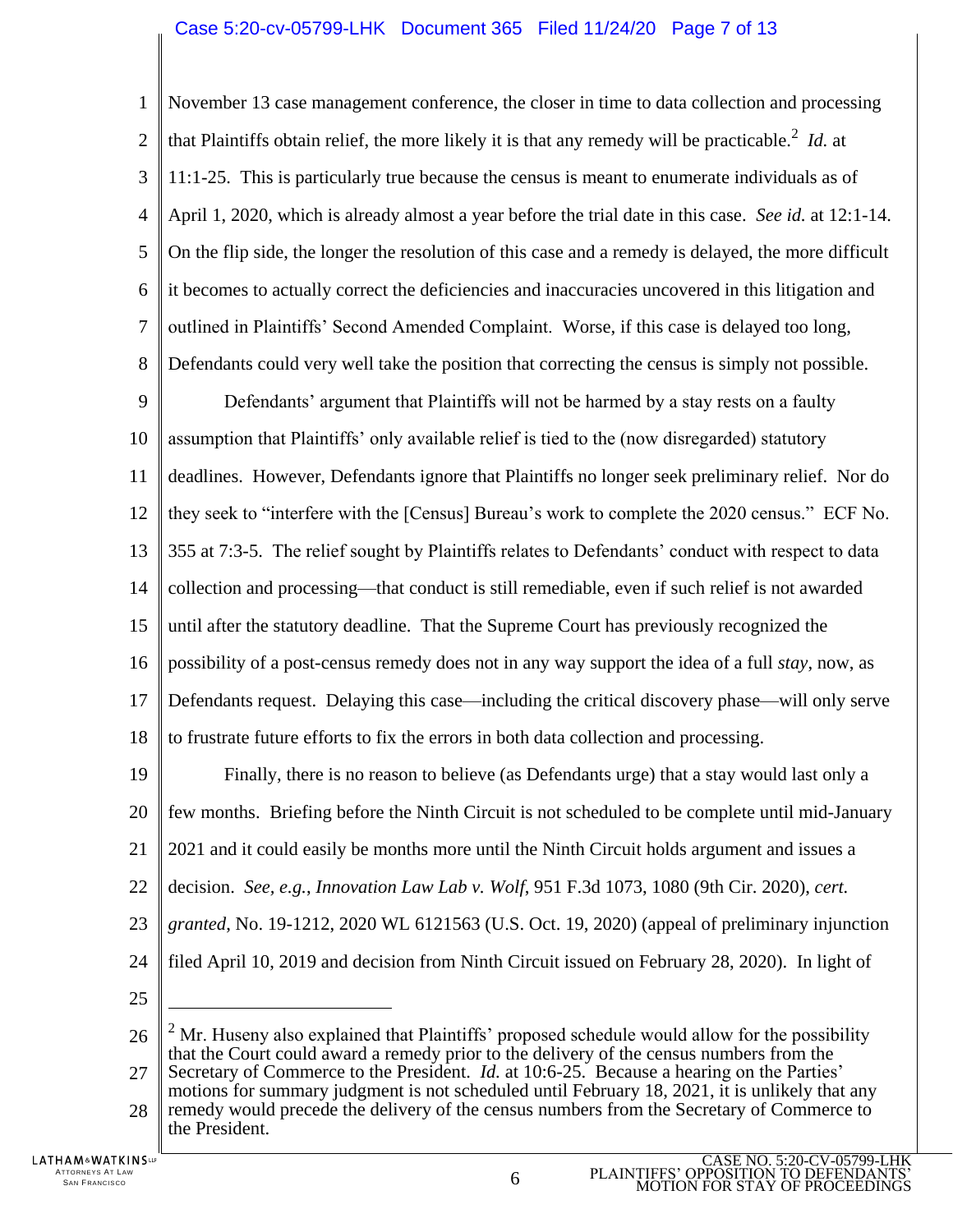### Case 5:20-cv-05799-LHK Document 365 Filed 11/24/20 Page 8 of 13

1  $\mathcal{L}$ 3 4 5 the urgency of Plaintiffs' claims and because the harm to Plaintiffs will only continue to worsen if this case is delayed, a stay is not warranted. *See Lockyer*, 398 F.3d at 1111 (stay is only appropriate where "it appears likely the other proceedings will be concluded within a reasonable time *in relation to the urgency of the claims presented to the court*" (quoting *Leyva v. Certified Grocers of Cal., Ltd.*, 593 F.2d 857, 864 (9th Cir. 1979)) (emphasis added)).

6

**C. Defendants Will Not Suffer "Hardship or Inequity" Litigating this Case**

7 8 9 10 11 12 13 14 In sharp contrast, Defendants do not articulate any injury they would suffer if the lawsuit were to proceed, much less "make out a clear case of hardship or inequity in being required to go forward." *Lockyer*, 398 F.3d at 1109-10. Instead, Defendants merely repeat their argument that proceeding with this litigation would be premature and burdensome. ECF No. 355, at 8:1-22. First, whether it is *premature* for the Court to adjudicate Plaintiffs' claims (and the accuracy of the census) simply does not bear on whether Defendants have suffered *hardship or inequity*. Second, "being required to defend a suit, without more, does not constitute a 'clear case of hardship or inequity' within the meaning of *Landis*." *Lockyer*, 398 F.3d at 1112.<sup>3</sup>

15 16 17 18 19 20 21 22 23 Defendants claim—without presenting a shred of evidence—that "expedited litigation" would be "extremely disruptive" and "burden [Census Bureau] employees at a time when their work is most crucial." ECF No. 355, at 8:10-16. It cannot be the case that every employee at the Census Bureau is working around the clock on data processing—many employees work on field operations or data collection, which is now complete. *See* Hearing Tr., at 45:12-16 (Nov. 13, 2020). Plaintiffs have committed to working with Defendants in good faith to minimize any disruptions to the Census Bureau's ongoing work. *Id.* at 45:17-46:5. At any rate, the Court rejected Plaintiffs' expedited scheduling proposal, which sought a trial in early January. ECF No. 357. Instead, the Court set a case schedule with more than two additional months for

24

 $\overline{a}$ 

<sup>25</sup> <sup>3</sup> Similarly, many courts, including this one, "have concluded that incurring litigation expenses does not amount to an irreparable harm." *Guifu Li v. A Perfect Franchise, Inc.*, No. 5:10-CV-01189-LHK, 2011 WL 2293221, at \*4 (N.D. Cal. June 8, 2011) (citations omitted); *see also*

<sup>26</sup> *Morse v. Servicemaster Glob. Holdings, Inc.*, No. C 08-03894, 2013 WL 123610, at \*3 (N.D. Cal. Jan. 8, 2013) (recognizing that "the money and time a party must expend [during the

<sup>27</sup> 28 litigation] process, while burdensome, does not alone constitute irreparable injury") (citations omitted); *Bradberry v. T–Mobile USA, Inc.*, No. C–06–6567 CW, 2007 WL 2221076, at \*4 (N.D. Cal. Aug. 2, 2007) ("The cost of some pretrial litigation does not constitute an irreparable

harm to Defendant.").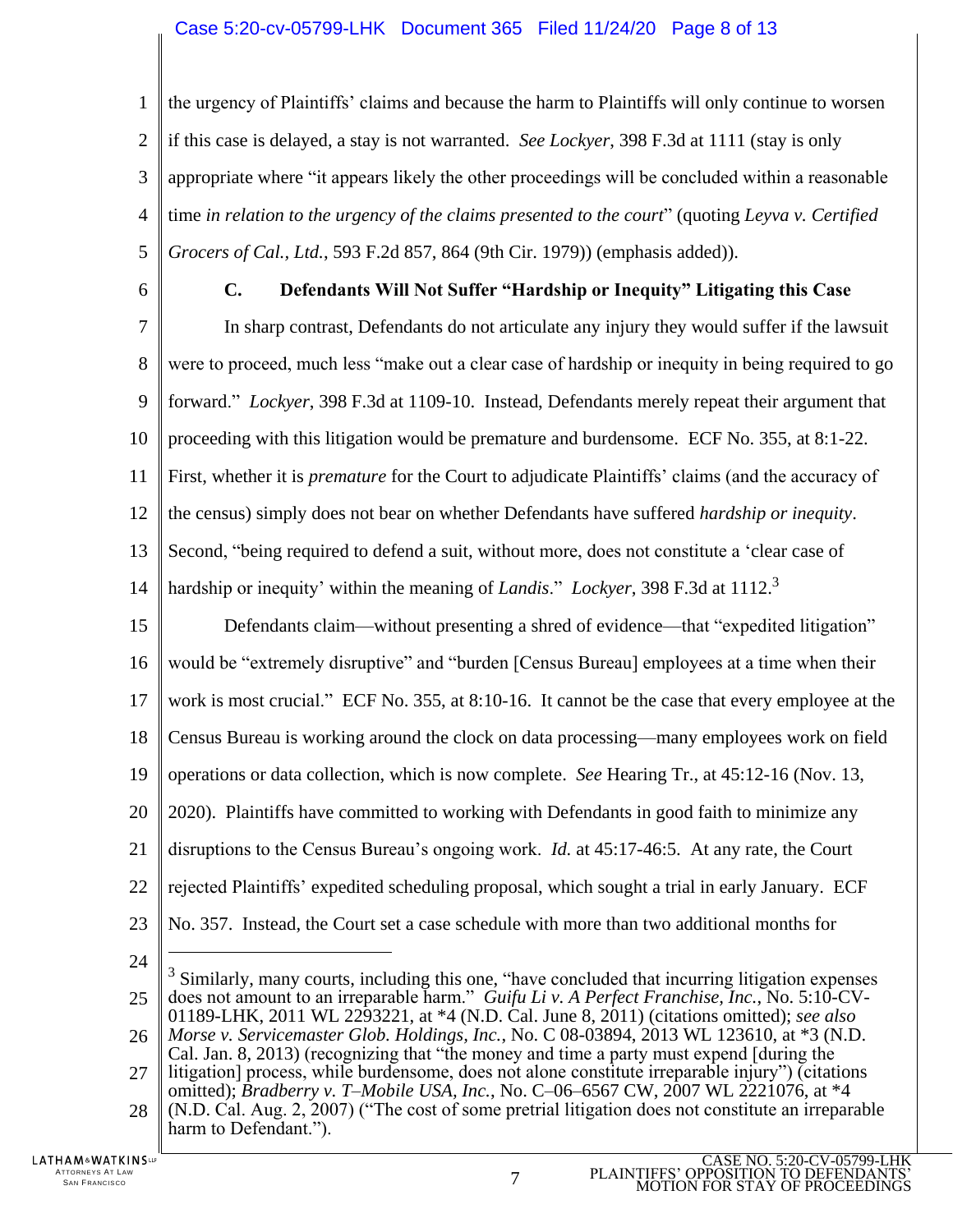| 1                 | pre-trial proceedings. <i>Id.</i> at 2. The parties also (with the assistance of the Court) agreed to |                                                                                         |  |  |
|-------------------|-------------------------------------------------------------------------------------------------------|-----------------------------------------------------------------------------------------|--|--|
| $\overline{2}$    | meaningful limits on discovery that will significantly reduce the burden on Defendants during         |                                                                                         |  |  |
| 3                 | the final months of data processing. Id. at 2, 5. Should Defendants object to certain discovery       |                                                                                         |  |  |
| $\overline{4}$    | requests on the basis of burden, the proper time to raise that issue (on a request-by-request basis)  |                                                                                         |  |  |
| 5                 | is in Defendants' responses and objections to Plaintiffs' discovery, not by seeking a wholesale       |                                                                                         |  |  |
| 6                 | stay of all discovery. Defendants will not suffer any hardship or inequity under the Court's          |                                                                                         |  |  |
| 7                 |                                                                                                       |                                                                                         |  |  |
| 8                 | current case schedule and with the current limits on discovery.                                       |                                                                                         |  |  |
| 9                 | <b>CONCLUSION</b><br>IV.                                                                              |                                                                                         |  |  |
|                   |                                                                                                       | For the foregoing reasons, a stay of these proceedings is not warranted and Defendants' |  |  |
| 10                | motion for stay should be denied.                                                                     |                                                                                         |  |  |
| 11                |                                                                                                       |                                                                                         |  |  |
| 12                | Dated: November 24, 2020                                                                              | <b>LATHAM &amp; WATKINS LLP</b>                                                         |  |  |
| 13                |                                                                                                       | By: /s/ Sadik Huseny                                                                    |  |  |
| 14                |                                                                                                       | Sadik Huseny                                                                            |  |  |
| 15                |                                                                                                       | Sadik Huseny (Bar No. 224659)<br>sadik.huseny@lw.com                                    |  |  |
| 16                |                                                                                                       | Steven M. Bauer (Bar No. 135067)<br>steven.bauer@lw.com                                 |  |  |
| 17                |                                                                                                       | Amit Makker (Bar No. 280747)                                                            |  |  |
|                   |                                                                                                       | amit.makker@lw.com<br>Shannon D. Lankenau (Bar. No. 294263)                             |  |  |
| 18                |                                                                                                       | shannon.lankenau@lw.com<br><b>LATHAM &amp; WATKINS LLP</b>                              |  |  |
| 19                |                                                                                                       | 505 Montgomery Street, Suite 2000                                                       |  |  |
| 20                |                                                                                                       | San Francisco, CA 94111<br>Telephone: 415.391.0600                                      |  |  |
| 21                |                                                                                                       | Facsimile: 415.395.8095                                                                 |  |  |
| 22                |                                                                                                       | Melissa Arbus Sherry (pro hac vice)                                                     |  |  |
| 23                |                                                                                                       | melissa.sherry@lw.com<br>Richard P. Bress (pro hac vice)                                |  |  |
|                   |                                                                                                       | rick.bress@lw.com<br>Anne W. Robinson (pro hac vice)                                    |  |  |
| 24                |                                                                                                       | anne.robinson@lw.com                                                                    |  |  |
| 25                |                                                                                                       | Tyce R. Walters (pro hac vice)<br>tyce.walters@lw.com                                   |  |  |
| 26                |                                                                                                       | Gemma Donofrio (pro hac vice)<br>gemma.donofrio@lw.com                                  |  |  |
| 27                | Christine C. Smith (pro hac vice pending)<br>christine.smith@lw.com                                   |                                                                                         |  |  |
| 28                |                                                                                                       | <b>LATHAM &amp; WATKINS LLP</b><br>555 Eleventh Street NW, Suite 1000                   |  |  |
|                   |                                                                                                       |                                                                                         |  |  |
| LATHAM&WATKINSLLP |                                                                                                       | CASE NO. 5:20-CV-05799-LH                                                               |  |  |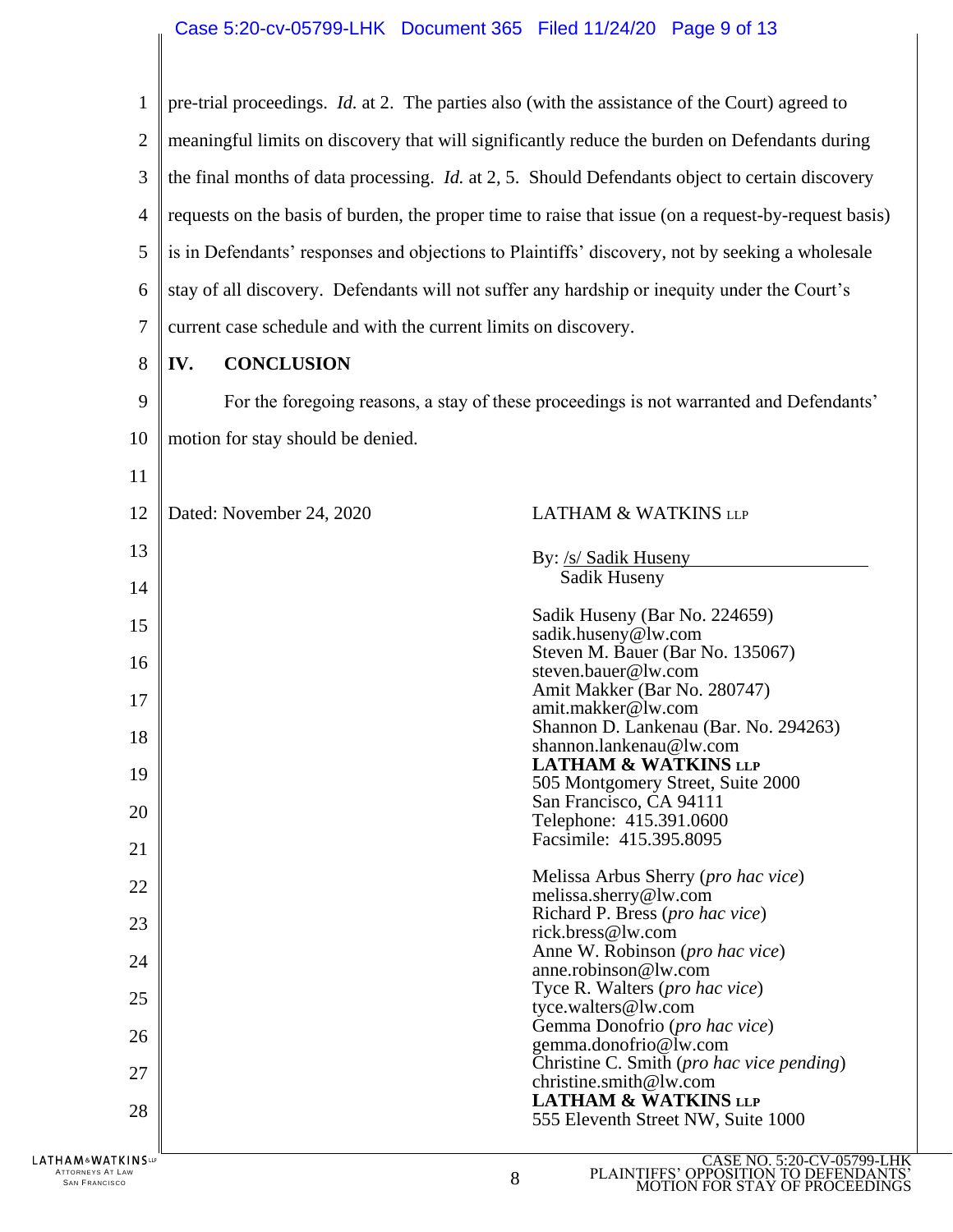| Washington, D.C. 20004<br>$\mathbf{1}$                                                                                                   |  |
|------------------------------------------------------------------------------------------------------------------------------------------|--|
| Telephone: 202.637.2200<br>$\overline{2}$<br>Facsimile: 202.637.2201                                                                     |  |
| 3<br>Attorneys for Plaintiffs National Urban League;                                                                                     |  |
| League of Women Voters; Black Alliance for<br>Just Immigration; Harris County, Texas; King<br>4<br>County, Washington; City of San Jose, |  |
| 5<br>California; Rodney Ellis; Adrian Garcia; and<br>the NAACP                                                                           |  |
| 6<br>Dated: November 24, 2020<br>By: /s/ Jon M. Greenbaum                                                                                |  |
| 7<br>Kristen Clarke (pro hac vice)                                                                                                       |  |
| kclarke@lawyerscommittee.org<br>8                                                                                                        |  |
| Jon M. Greenbaum (Bar No. 166733)<br>jgreenbaum@lawyerscommittee.org                                                                     |  |
| 9<br>Ezra D. Rosenberg (pro hac vice)                                                                                                    |  |
| erosenberg@lawyerscommittee.org<br>10                                                                                                    |  |
| Ajay Saini (pro hac vice)                                                                                                                |  |
| asaini@lawyerscommitee.org<br>11                                                                                                         |  |
| Maryum Jordan (Bar No. 325447)<br>mjordan@lawyerscommittee.org                                                                           |  |
| 12<br>Pooja Chaudhuri (Bar No. 314847)                                                                                                   |  |
| 13<br>pchaudhuri@lawyerscommittee.org                                                                                                    |  |
| <b>LAWYERS' COMMITTEE FOR CIVIL</b>                                                                                                      |  |
| 14<br><b>RIGHTS UNDER LAW</b>                                                                                                            |  |
| 1500 K Street NW, Suite 900<br>15                                                                                                        |  |
| Washington, DC 20005<br>Telephone: 202.662.8600                                                                                          |  |
| 16<br>Facsimile: 202.783.0857                                                                                                            |  |
| 17                                                                                                                                       |  |
| Attorneys for Plaintiffs National Urban League;<br>City of San Jose, California; Harris County,<br>18                                    |  |
| Texas; League of Women Voters; King County,                                                                                              |  |
| 19<br>Washington; Black Alliance for Just                                                                                                |  |
| Immigration; Rodney Ellis; Adrian Garcia; the<br>20<br>NAACP; and Navajo Nation                                                          |  |
|                                                                                                                                          |  |
| 21<br>Wendy R. Weiser (pro hac vice)                                                                                                     |  |
| weiserw@brennan.law.nyu.edu<br>22<br>Thomas P. Wolf (pro hac vice)                                                                       |  |
| wolft@brennan.law.nyu.edu                                                                                                                |  |
| 23<br>Kelly M. Percival (pro hac vice)                                                                                                   |  |
| percivalk@brennan.law.nyu.edu<br>24<br><b>BRENNAN CENTER FOR JUSTICE</b>                                                                 |  |
| 120 Broadway, Suite 1750<br>25                                                                                                           |  |
| New York, NY 10271<br>26<br>Telephone: 646.292.8310                                                                                      |  |
| Facsimile: 212.463.7308<br>27                                                                                                            |  |
| Attorneys for Plaintiffs National Urban League;                                                                                          |  |
| 28<br>City of San Jose, California; Harris County,                                                                                       |  |
| CASE NO. 5:20-CV-05799-LH<br>LATHAM&WATKINSLP                                                                                            |  |

ATTORNEYS AT LAW  $\overline{9}$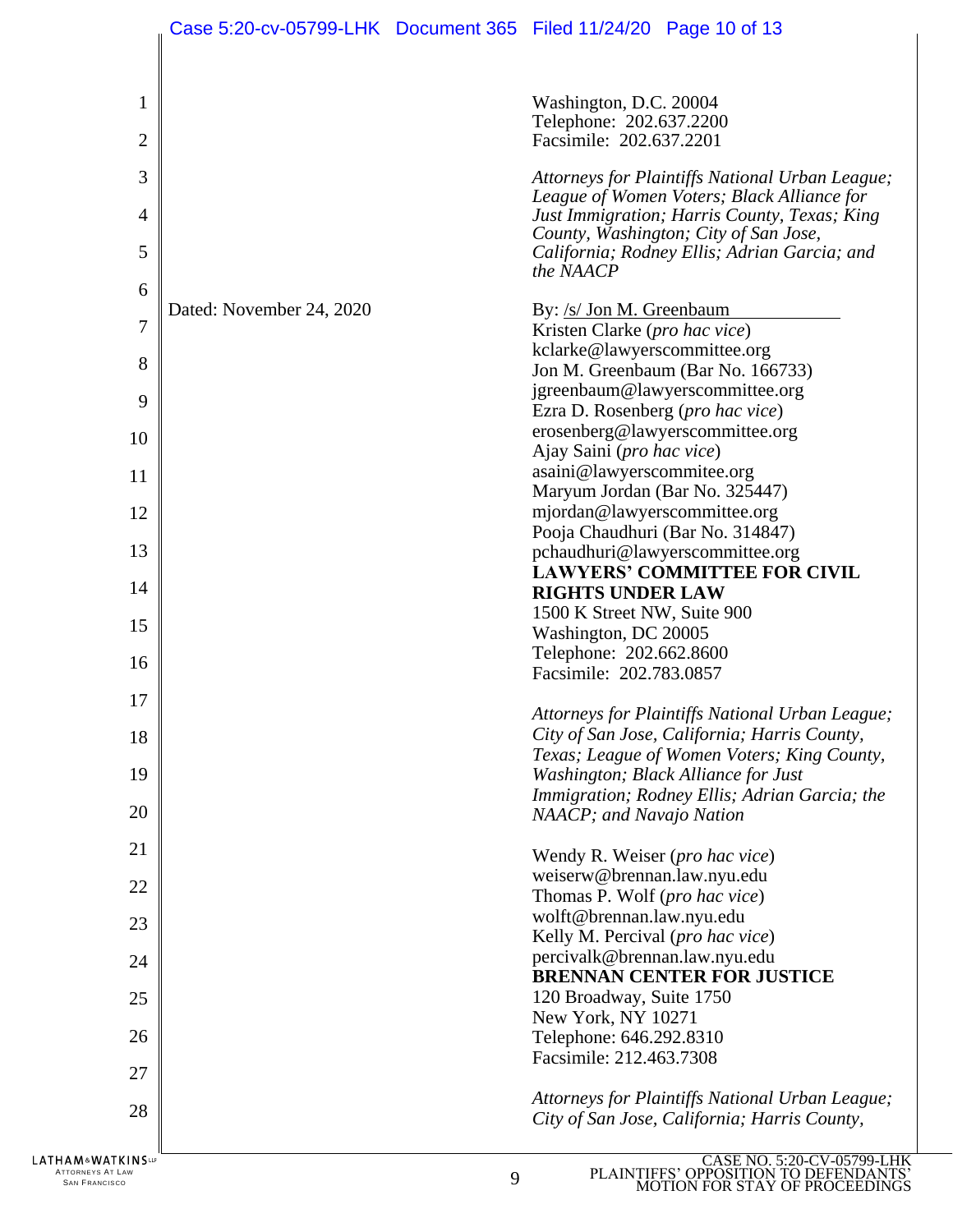|                                                          |                          |    | Case 5:20-cv-05799-LHK  Document 365  Filed 11/24/20  Page 11 of 13                  |
|----------------------------------------------------------|--------------------------|----|--------------------------------------------------------------------------------------|
| $\mathbf{1}$                                             |                          |    | Texas; League of Women Voters; King County,                                          |
| $\overline{2}$                                           |                          |    | Washington; Black Alliance for Just<br>Immigration; Rodney Ellis; Adrian Garcia; the |
| 3                                                        |                          |    | NAACP; and Navajo Nation                                                             |
| $\overline{4}$                                           |                          |    | Mark Rosenbaum (Bar No. 59940)                                                       |
|                                                          |                          |    | mrosenbaum@publiccounsel.org<br><b>PUBLIC COUNSEL</b>                                |
| 5                                                        |                          |    | 610 South Ardmore Avenue                                                             |
| 6                                                        |                          |    | Los Angeles, California 90005                                                        |
| 7                                                        |                          |    | Telephone: 213.385.2977<br>Facsimile: 213.385.9089                                   |
| 8                                                        |                          |    | Attorneys for Plaintiff City of San Jose                                             |
| 9                                                        |                          |    | Doreen McPaul, Attorney General                                                      |
| 10                                                       |                          |    | $d$ mcpaul@nndoj.org                                                                 |
|                                                          |                          |    | Jason Searle (pro hac vice)<br>jasearle@nndoj.org                                    |
| 11                                                       |                          |    | <b>NAVAJO NATION DEPARTMENT OF</b>                                                   |
| 12                                                       |                          |    | <b>JUSTICE</b>                                                                       |
|                                                          |                          |    | P.O. Box 2010                                                                        |
| 13                                                       |                          |    | Window Rock, AZ 86515<br>Telephone: (928) 871-6345                                   |
| 14                                                       |                          |    |                                                                                      |
| 15                                                       |                          |    | <b>Attorneys for Navajo Nation</b>                                                   |
|                                                          | Dated: November 24, 2020 |    | By: /s/ Danielle Goldstein                                                           |
| 16                                                       |                          |    | Michael N. Feuer (Bar No. 111529)                                                    |
| 17                                                       |                          |    | mike.feuer@lacity.org<br>Kathleen Kenealy (Bar No. 212289)                           |
| 18                                                       |                          |    | kathleen.kenealy@lacity.org                                                          |
|                                                          |                          |    | Danielle Goldstein (Bar No. 257486)                                                  |
| 19                                                       |                          |    | danielle.goldstein@lacity.org                                                        |
| 20                                                       |                          |    | Michael Dundas (Bar No. 226930)<br>mike.dundas@lacity.org                            |
|                                                          |                          |    | <b>CITY ATTORNEY FOR THE CITY OF</b>                                                 |
| 21                                                       |                          |    | <b>LOS ANGELES</b>                                                                   |
| 22                                                       |                          |    | 200 N. Main Street, 8th Floor                                                        |
|                                                          |                          |    | Los Angeles, CA 90012<br>Telephone: 213.473.3231                                     |
| 23                                                       |                          |    | Facsimile: 213.978.8312                                                              |
| 24                                                       |                          |    | Attorneys for Plaintiff City of Los Angeles                                          |
| 25                                                       |                          |    |                                                                                      |
|                                                          | Dated: November 24, 2020 |    | By: /s/ Michael Mutalipassi                                                          |
| 26                                                       |                          |    | Christopher A. Callihan (Bar No. 203010)<br>legalwebmail@ci.salinas.ca.us            |
| 27                                                       |                          |    | Michael Mutalipassi (Bar No. 274858)                                                 |
| 28                                                       |                          |    | michaelmu@ci.salinas.ca.us<br><b>CITY OF SALINAS</b>                                 |
| HAM&WATKINS™<br>ATTORNEYS AT LAW<br><b>SAN FRANCISCO</b> |                          | 10 | CASE NO. 5:20-CV-05799-LHK<br>PLAINTIFFS' OPPOSITION TO DEFENDANTS                   |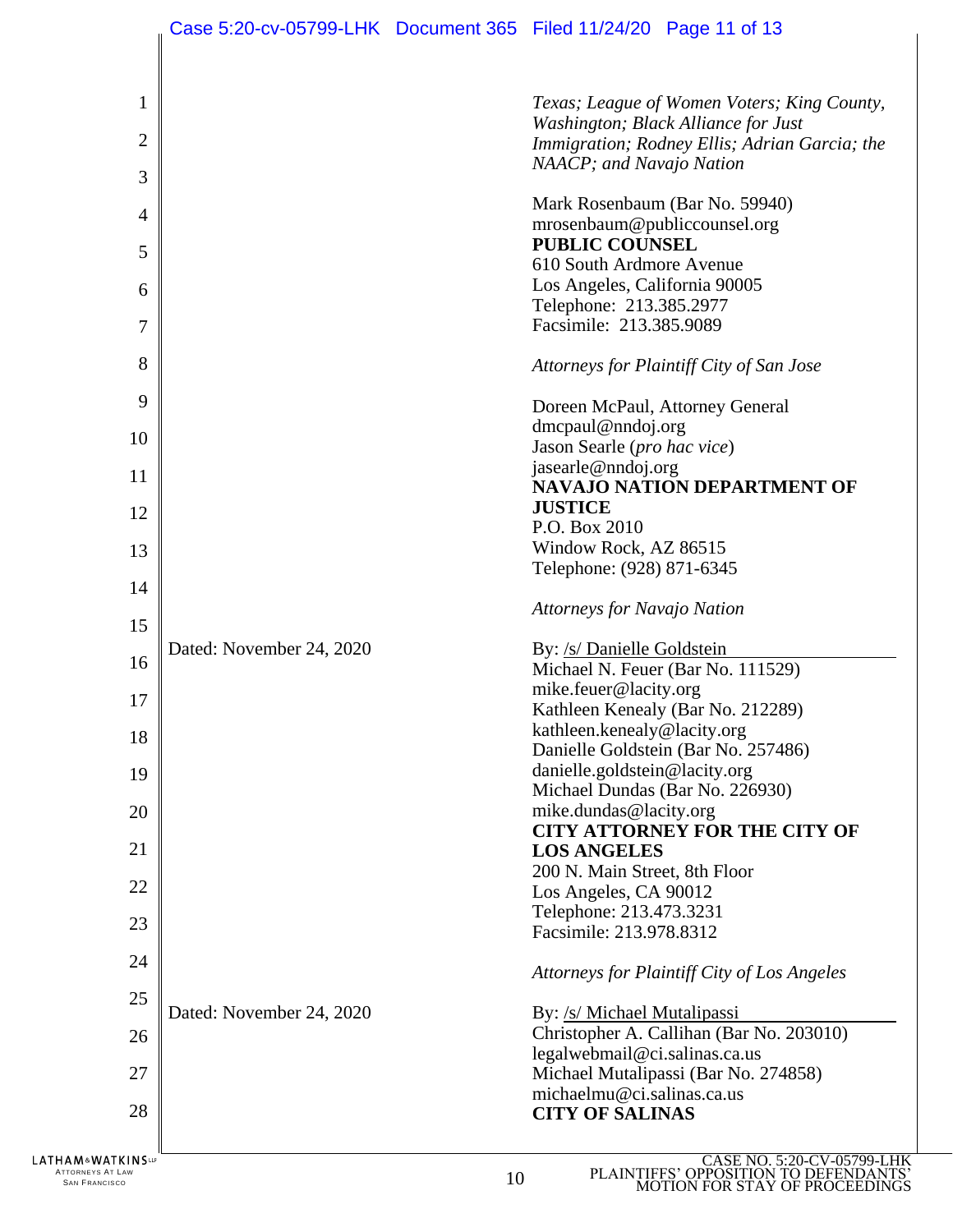|                                                          |                          |    | Case 5:20-cv-05799-LHK Document 365 Filed 11/24/20 Page 12 of 13                                                                                                                                                |
|----------------------------------------------------------|--------------------------|----|-----------------------------------------------------------------------------------------------------------------------------------------------------------------------------------------------------------------|
| 1<br>$\overline{2}$<br>3<br>$\overline{4}$<br>5          | Dated: November 24, 2020 |    | 200 Lincoln Avenue<br>Salinas, CA 93901<br>Telephone: 831.758.7256<br>Facsimile: 831.758.7257<br>Attorneys for Plaintiff City of Salinas<br>By: /s/ Rafey S. Balabanian<br>Rafey S. Balabanian (Bar No. 315962) |
| 6<br>7                                                   |                          |    | rbalabanian@edelson.com<br>Lily E. Hough (Bar No. 315277)<br>lhough@edelson.com                                                                                                                                 |
| 8                                                        |                          |    | <b>EDELSON P.C.</b><br>123 Townsend Street, Suite 100                                                                                                                                                           |
| 9                                                        |                          |    | San Francisco, CA 94107<br>Telephone: 415.212.9300                                                                                                                                                              |
| 10                                                       |                          |    | Facsimile: 415.373.9435                                                                                                                                                                                         |
| 11                                                       |                          |    | Rebecca Hirsch (pro hac vice)<br>rebecca.hirsch2@cityofchicago.org<br><b>CORPORATION COUNSEL FOR THE</b>                                                                                                        |
| 12                                                       |                          |    | <b>CITY OF CHICAGO</b><br>Mark A. Flessner                                                                                                                                                                      |
| 13                                                       |                          |    | Stephen J. Kane                                                                                                                                                                                                 |
| 14                                                       |                          |    | 121 N. LaSalle Street, Room 600<br>Chicago, IL 60602                                                                                                                                                            |
| 15                                                       |                          |    | Telephone: (312) 744-8143<br>Facsimile: (312) 744-5185                                                                                                                                                          |
| 16                                                       |                          |    | Attorneys for Plaintiff City of Chicago                                                                                                                                                                         |
| 17                                                       |                          |    |                                                                                                                                                                                                                 |
| 18                                                       | Dated: November 24, 2020 |    | By: /s/ Donald R. Pongrace<br>Donald R. Pongrace (pro hac vice)<br>dpongrace@akingump.com                                                                                                                       |
| 19                                                       |                          |    | Merrill C. Godfrey (Bar No. 200437)                                                                                                                                                                             |
| 20                                                       |                          |    | mgodfrey@akingump.com<br><b>AKIN GUMP STRAUSS HAUER &amp; FELD</b>                                                                                                                                              |
| 21                                                       |                          |    | <b>LLP</b><br>2001 K St., N.W.                                                                                                                                                                                  |
| 22                                                       |                          |    | Washington, D.C. 20006<br>Telephone: (202) 887-4000                                                                                                                                                             |
| 23                                                       |                          |    | Facsimile: 202-887-4288                                                                                                                                                                                         |
| 24                                                       |                          |    | Attorneys for Plaintiff Gila River Indian                                                                                                                                                                       |
| 25                                                       |                          |    | Community                                                                                                                                                                                                       |
| 26                                                       |                          |    |                                                                                                                                                                                                                 |
| 27                                                       |                          |    |                                                                                                                                                                                                                 |
| 28                                                       |                          |    |                                                                                                                                                                                                                 |
| HAM&WATKINS℡<br>ATTORNEYS AT LAW<br><b>SAN FRANCISCO</b> |                          | 11 | CASE NO. 5:20-CV-05799-L<br>PLAINTIFFS' OPPOSITION TO DEFENDAN<br><b>JOTION FOR STAY OF PROC</b>                                                                                                                |